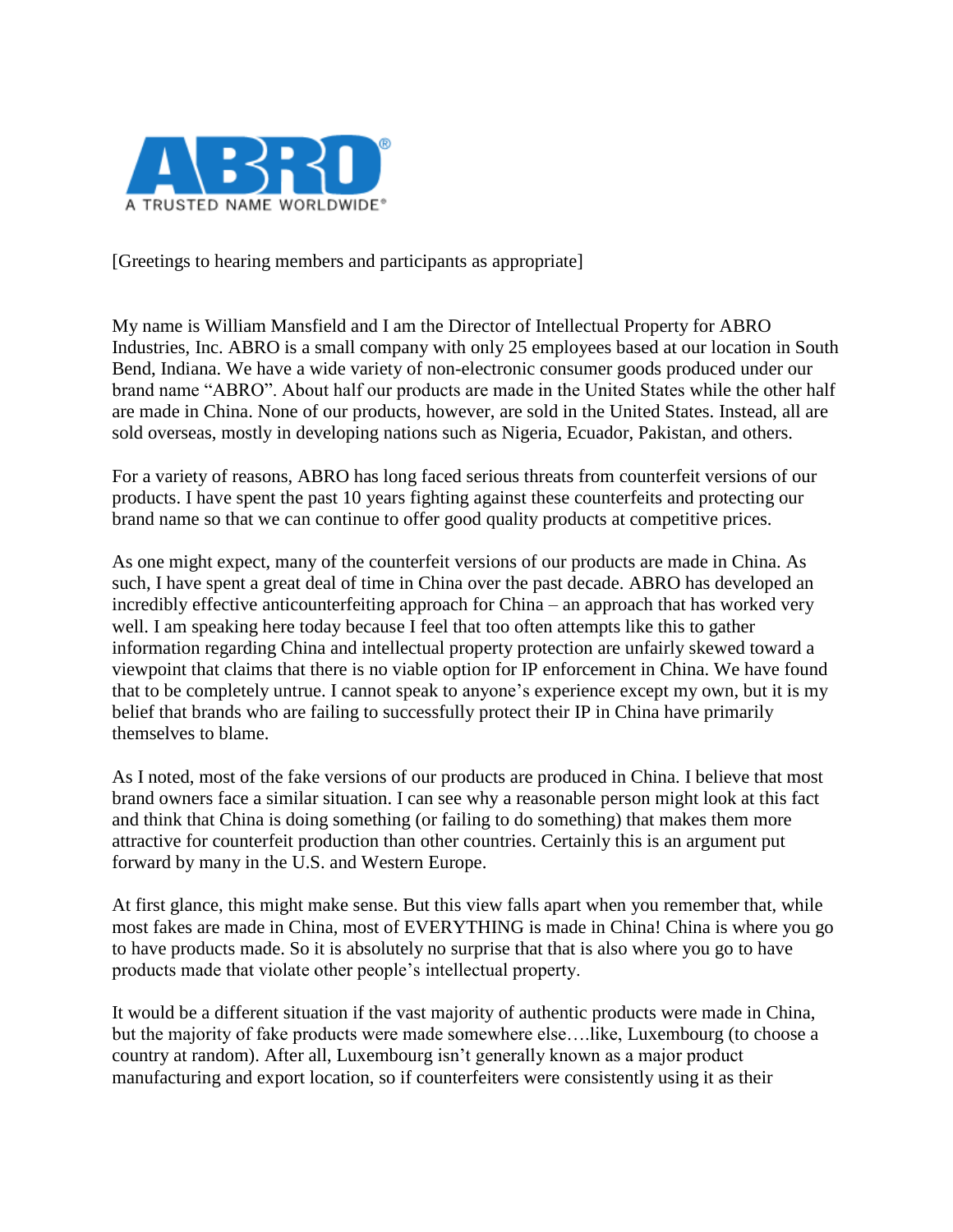manufacturing location a reasonable person would wonder what specifically about Luxembourg was causing this choice.

But that is not the case here. Here we have a country that excels at the production and export of products – mostly authentic products, but a smaller amount of fake products as well. The connecting factor is that China is a great place to produce and export products. The authentic or counterfeit nature of those products is clearly secondary.

Of course, even if there is nothing specific to China that causes them to be used as a manufacturing point by counterfeiters, they still have to deal with the fact that many fake products are made and shipped from there. This they do, and I believe – from my own experience – that they do this as well as any nation does. Unfortunately, they get virtually no credit for their efforts.

The problem most western brand owners have is not that the Chinese have a bad system, but that the brand owners don't know how to make that system work.

A key factor that western brand owners get wrong about China is assuming it is monolithic and centralized. The Chinese system is actually very decentralized. So one of the things western brand owners do wrong is to assume they can solve all their problems in Beijing. What we have done at ABRO is to reach out to the key officials in the regions and cities where the counterfeiters are actually located.

Like all government officials, Chinese anticounterfeiting officials have very limited resources and unlimited requests for their help. ABRO goes directly to these officials in order to make our case for why they should expend some of their limited resources in protecting our brand. After all, there is no immediate positive impact for their area and it would be reasonable for their tax base to question why they are spending their money helping outsiders who do not pay taxes there.

But we almost always find common ground with these officials in two areas – the importance of legality and the value of commerce.

Chinese officials strongly value the role that the law plays in keeping society well-functioning. They are bothered by a violation of the law – even if the consequences of that violation take place in another nation. They did not end up in their profession by accident and do not look kindly on a knowing violator of the law regardless of a shared nationality.

Chinese officials are often swayed by arguments of the importance of IP protection for the proper functioning of international commerce. More than any other officials I have dealt with globally (and I've had occasion to travel to and meet with officials in over 50 countries) Chinese officials understand the central importance that international commerce plays in their domestic prosperity. They are prepared to work to protect the economic driver that is international commerce even when there is no immediate payoff for their own region. This sort of far sightedness is too often missing in other nations.